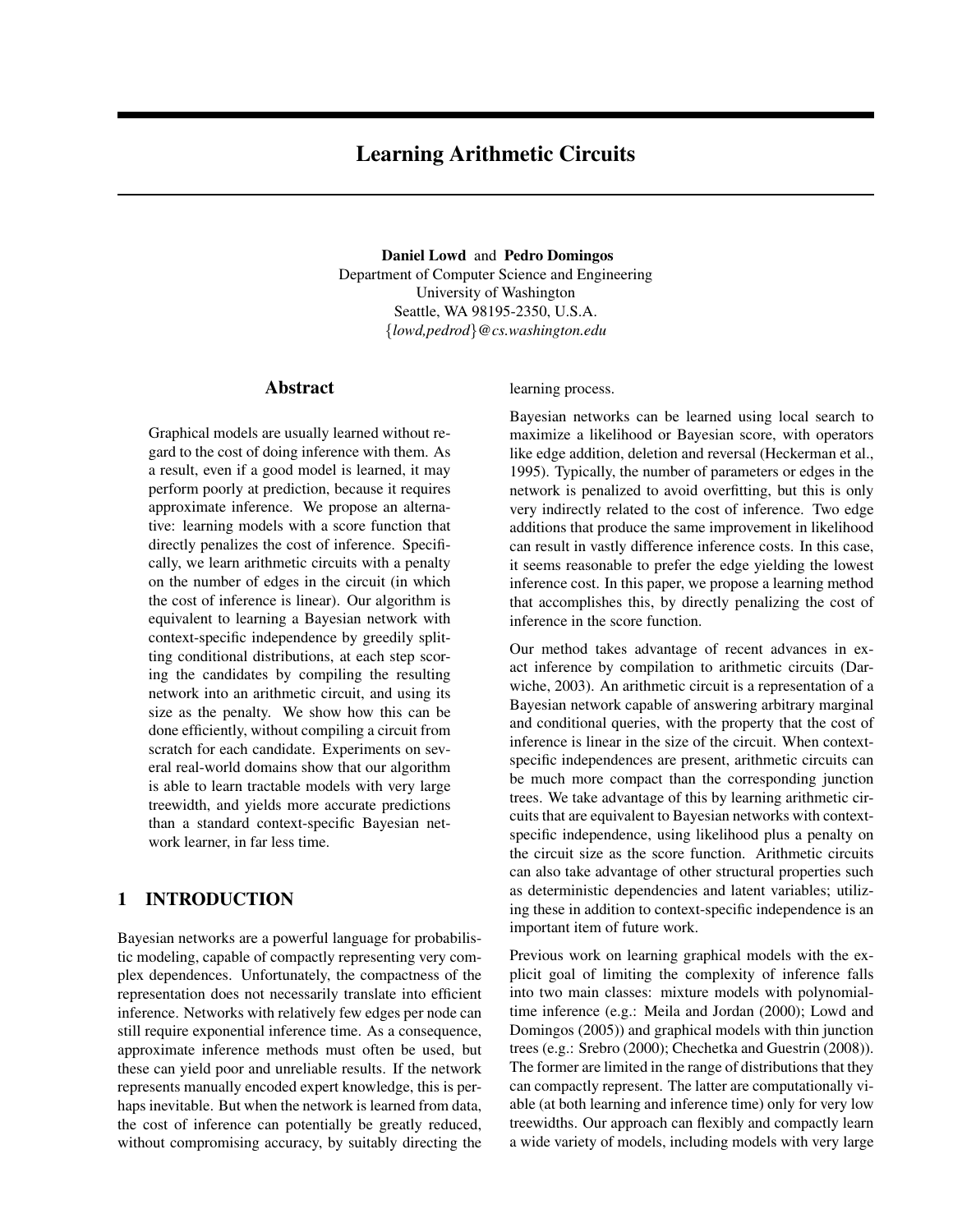treewidth, while guaranteeing efficient inference, by taking advantage of the properties of arithmetic circuits.

The prior work most closely related to ours is Jaeger et al.'s (2006). Jaeger et al. define probabilistic decision graphs, a new language related to binary decision diagrams. In contrast, we use standard arithmetic circuits, and our models are equivalent to standard Bayesian networks. Jaeger et al. speculate that learning arithmetic circuits directly from data would be very difficult. In this paper we propose one approach to doing this.

The remainder of our paper is organized as follows. In Sections 2 and 3, we provide background on Bayesian networks and arithmetic circuits, respectively. We describe in detail our algorithm for learning arithmetic circuits in Section 4. Section 5 contains our empirical evaluation on three real-world datasets, and we conclude in Section 6.

# 2 BAYESIAN NETWORKS

A *Bayesian network* encodes the joint probability distribution of a set of *n* variables,  $\{X_1, \ldots, X_n\}$ , as a directed acyclic graph and a set of conditional probability distributions (CPDs) (Pearl, 1988). Each node corresponds to a variable, and the CPD associated with it gives the probability of each state of the variable given every possible combination of states of its parents. The set of parents of  $X_i$ , denoted  $\Pi_i$ , is the set of nodes with an arc to  $X_i$  in the graph. The structure of the network encodes the assertion that each node is conditionally independent of its non-descendants given its parents. The joint distribution of the variables is thus given by  $P(X_1, \ldots, X_n) = \prod_{i=1}^n P(X_i | \Pi_i)$ .

For discrete domains, the simplest form of CPD is a conditional probability table. When the structure of the network is known, learning reduces to estimating CPD parameters. When the structure is unknown, it can be learned by starting with an empty or prior network and greedily adding, deleting and reversing arcs to optimize some score function (Heckerman et al., 1995). The score function is usually log-likelihood plus a complexity penalty or a Bayesian score (product of prior and marginal likelihood).

The goal of inference in Bayesian networks is to answer arbitrary marginal and conditional queries (i.e., to compute the marginal distribution of a set of query variables, possibly conditioned on the values of a set of evidence variables). One common method is to construct a *junction tree* from the Bayesian network and pass messages from the leaves of this tree to the root and back. A junction tree is constructed by connecting parents of the same variable, removing arrows, and triangulating the resulting undirected graph (i.e., ensuring that all cycles of length four or more have a chord). Each node in the junction tree corresponds to a *clique* (maximal completely connected subset of variables) in the triangulated graph. Ordering cliques by the highest-ranked variable they contain, each clique is connected to a predecessor sharing the highest number of variables with it. The intersection of the variables in two adjacent cliques is called the *separator* of the two cliques. A junction tree satisfies two important properties: each variable in the Bayesian network appears in some clique with all of its parents; and if a variable appears in two cliques, it appears in all the cliques on the path between them (the *running intersection property*). The *treewidth* of a junction tree is one less than the maximum clique size. The complexity of inference is exponential in the treewidth. Finding the minimum-treewidth junction tree is NP-hard (Arnborg et al., 1987). Inference in Bayesian networks is #Pcomplete (Roth, 1996).

Because exact inference is intractable, approximate methods are often used, of which the most popular is *Gibbs sampling*, a form of Markov chain Monte Carlo (Gilks et al., 1996). A Gibbs sampler proceeds by sampling each nonevidence variable in turn conditioned on its Markov blanket (parents, children and parents of children). The distribution of the query variables is then approximated by computing, for each possible state of the variables, the fraction of samples in which it occurs. Gibbs sampling can be very slow to converge, and many MCMC variations have been developed, but choosing and tuning one for a given application remains a difficult, labor-intensive task. Diagnosing convergence is also difficult.

#### 2.1 LOCAL STRUCTURE

Table CPDs require exponential space in the number of parents of the variable. A more scalable approach is to use *decision trees* as CPDs, taking advantage of contextspecific independencies (i.e., a child variable is independent of some of its parents given some values of the others) (Boutilier et al., 1996; Friedman & Goldszmidt, 1996; Chickering et al., 1997). The algorithm we present in this paper learns arithmetic circuits that are equivalent to this type of Bayesian network.

In a decision tree CPD for variable  $X_i$ , each interior node is labeled with one of the parent variables, and each of its outgoing edges is labeled with a value of that variable.<sup>1</sup> Each leaf node is a multinomial representing the marginal distribution of  $X_i$  conditioned on the parent variable values specified by its ancestor nodes and edges in the tree.

The following two definitions will be useful in describing our algorithm.

<sup>&</sup>lt;sup>1</sup>In general, each outgoing edge can be labeled with any subset of the variable's values, as long as the sets of labels assigned to all child edges include every variable value and are disjoint with each other. For simplicity, we limit our discussion to the case in which each edge has a single label, which Chickering et al. (1997) refer to as a *complete split*. For Boolean variables, as in our experiments, all types of splits are equivalent.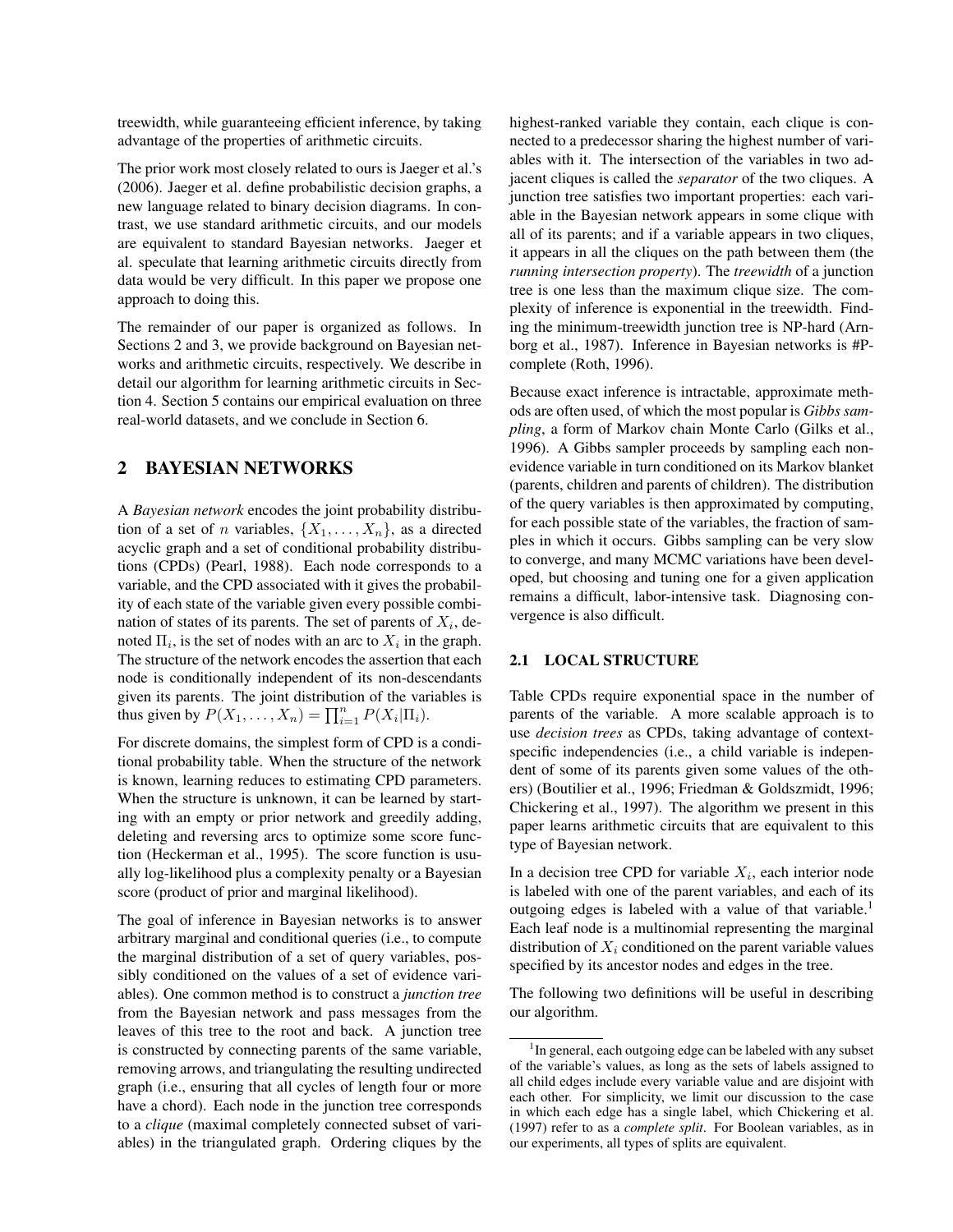**Definition 1.** For leaf node D and k-valued variable  $X_i$ , *the* split  $S(D, X_i)$  *replaces* D with *k new leaves, each conditioned on a particular value of*  $X_i$  *in addition to the parent values on the path to* D*.*

**Definition 2.** Let  $D$  be a leaf from the tree CPD for  $X_i$ . *Split*  $S(D, X_j)$  *is valid iff*  $X_j$  *is not a descendant of*  $X_i$  *in the Bayesian network and no decision tree ancestor of* D *is labeled with*  $X_j$ *.* 

The first definition describes a structural update to the Bayesian network; the second one gives the conditions necessary for that update to be consistent and meaningful.

A Bayesian network can now be learned by greedily applying the best valid splits according to some criterion, such as the likelihood of the data penalized by the number of parameters. This is one version of Chickering et al.'s algorithm (1997). A number of other methods have also been proposed, such as merging leaves to obtain decision graphs (Chickering et al., 1997) or searching through Bayesian network structures and inducing decision trees conditioned on the global structure (Friedman & Goldszmidt, 1996).

#### 3 ARITHMETIC CIRCUITS

The probability distribution represented by a Bayesian network can be equivalently represented by a multilinear function known as the *network polynomial* (Darwiche, 2003):

$$
P(X_1 = x_1, ..., X_n = x_n)
$$
  
= 
$$
\sum_{\mathbf{X}} \prod_{i=1}^n I(X_i = x_i) P(X_i = x_i | \Pi_i = \pi_i)
$$

where the sum ranges over all possible instantiations of the variables,  $I()$  is the indicator function (1 if the argument is true, 0 otherwise), and the  $P(X_i | \Pi_i)$  are the parameters of the Bayesian network. The probability of any partial instantiation of the variables can now be computed simply by setting to 1 all indicators consistent with the instantiation, and to 0 all others. This allows arbitrary marginal and conditional queries to be answered in time linear in the size of the polynomial.

Unfortunately, the size of the network polynomial is exponential in the number of variables, but it can be more compactly represented using an *arithmetic circuit*. An arithmetic circuit is a rooted, directed acyclic graph whose leaves are numeric constants or variables, and whose interior nodes are addition and multiplication operations. The value of the function for an input tuple is computed by setting the variable leaves to the corresponding values and computing the value of each node from the values of its children, starting at the leaves. In the case of the network polynomial, the leaves are the indicators and network parameters. The arithmetic circuit avoids the redundancy present in the network polynomial, and can be exponentially more compact.

Every junction tree has a corresponding arithmetic circuit, with an addition node for every instantiation of a separator, a multiplication node for every instantiation of a clique, and an addition node as the root. Thus one way to compile a Bayesian network into an arithmetic circuit is via a junction tree. However, when the network contains context-specific independences, a much more compact circuit can be obtained. Darwiche (2003) describes one way to do this, by encoding the network into a special logical form, factoring the logical form, and extracting the corresponding arithmetic circuit.

# 4 LEARNING ARITHMETIC CIRCUITS

#### 4.1 SCORING AND SEARCHING

Instead of learning a Bayesian network and then compiling it into a circuit, we induce an arithmetic circuit directly from data using a score function that penalizes circuits with more edges. The score of an arithmetic circuit  $C$  on an i.i.d. training sample  $T$  is

$$
score(C, T) = log P(T|C) - k_e n_e(C) - k_p n_p(C)
$$

where the first term is the log-likelihood of the training data,  $P(T|C) = \prod_{X \in T} P(X|C)$ ,  $k_e \ge 0$  is the per-edge penalty,  $n_e(C)$  is the number of edges in the circuit,  $k_p \geq 0$ is the per-parameter penalty, and  $n_p(C)$  is the number of parameters in the circuit. The last two allow us to easily combine our inference-cost penalty with a more traditional one based on model complexity.

We use this formulation for simplicity; our algorithm would work equally well with a Bayesian Dirichlet score (Heckerman et al., 1995), with a prior of the form  $\exp(-k_e n_e(C) - k_p n_p(C))$ , since the computation of the marginal likelihood would be the same as in standard Bayesian network learning. Aside from its practical utility, a prior penalizing inference cost is meaningful if we believe the inference task being modeled can be carried out quickly, for example because humans do it. Either way, the main difficulty is that the penalty (or prior) is no longer node-decomposable, and repeatedly computing it might be very expensive. Reducing this cost is one of the key technical issues addressed in this paper.

Arithmetic circuits can be learned in the same way as Bayesian networks with local structure, by starting with an empty network and greedily applying the best splits, except that candidate structures are scored by compiling them into arithmetic circuits. However, compiling an arithmetic circuit can be computationally costly, and doing so for every candidate structure would be prohibitive. A better approach is to incrementally compile the circuit as splits are applied. Table 1 shows pseudo-code for this algorithm.

The algorithm begins by constructing the initial arithmetic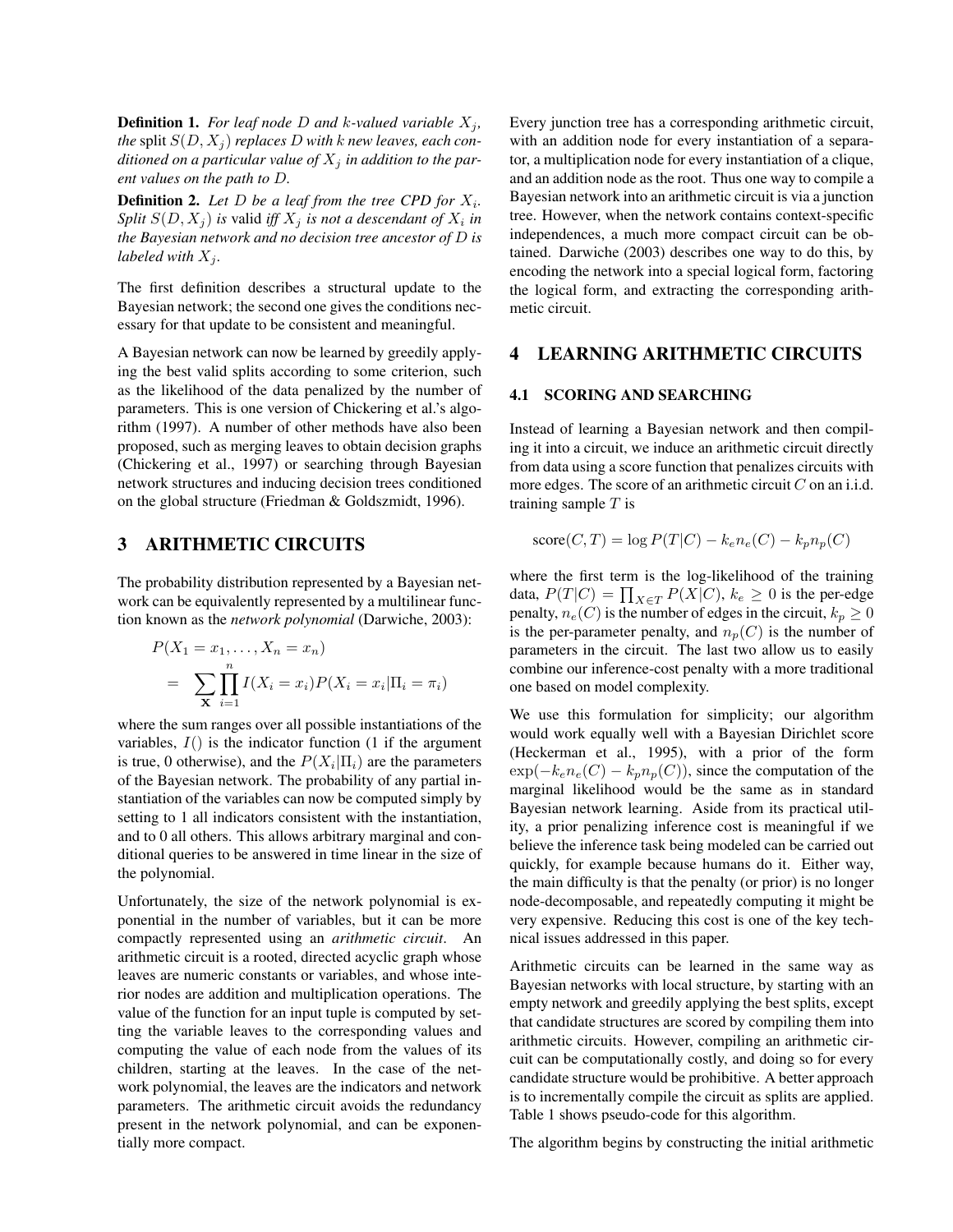Table 1: Greedy algorithm for learning arithmetic circuits.

```
function LearnAC(T)initialize circuit C as product of marginals
loop
   C_{best} \leftarrow Cfor each valid split S(D, V) do
      C' \leftarrow \text{SplitAC}(C, S(D, V))if score(C', T) > score(C_{best}, T) then
         C_{best} \leftarrow C'end if
  end for
  if score(C_{best}, T) > score(C, T) then
     C \leftarrow C_{best}else
     return \mathcal Cend if
end loop
```
circuit  $C$  as a product of marginal distributions:

$$
C = \prod_{i} \sum_{j} I(X_i = x_{ij}) P(X_i = x_{ij})
$$

This initial circuit is equivalent to a Bayesian network with no edges. In each iteration, the algorithm greedily chooses and applies the best valid split, where split validity is defined according to the equivalent Bayesian network. Each split is scored by applying it to the current circuit and counting the edges and parameters.<sup>2</sup> Learning ends when the algorithm reaches a local optimum, where no valid split improves the score.

#### 4.2 SPLITTING DISTRIBUTIONS

The key subroutine is SplitAC, which updates an arithmetic circuit without recompiling it from scratch. Given an arithmetic circuit  $C$  that is equivalent to a Bayesian network  $B$ and a valid split  $S(D, V)$ , SplitAC returns a modified circuit  $C'$  that is equivalent to  $B$  after applying split  $S(D, V)$ . We will use the following notation to refer to distributions, parameter nodes, and indicator nodes:

- $d_i$ : Parameter node corresponding to the *j*th probability in the multinomial distribution D.
- $D_i$ : Leaf distribution resulting from split  $S(D, V)$  that replaces D when  $V = i$ .
- $d_{ij}$ : Parameter node corresponding to the *j*th probability in  $D_i$ .
- $v_i$ : Indicator node  $I(V = i)$ .

Table 2: Subroutine that updates an arithmetic circuit  $C$  by splitting distribution  $D$  on variable  $V$ .

function SplitAC( $C, S(D, V)$ ) let  $M$  be the set of mutual ancestors of  $D$  and  $V$ let  $N$  be the set of nodes between  $M$  and  $V$  or  $D$ for  $i \in$  Domain(V) do create new parameter nodes  $d_{ij}$  $N_i \leftarrow$  copy of all nodes in N for each  $n \in N$  do let  $n_i$  be the copy of n in  $N_i$ for each child  $c$  of  $n$  do if  $c = v_i$  or c is inconsistent with  $v_i$  then skip else if c is some parameter node  $d_j$  then insert edge from  $n_i$  to  $d_{ij}$ else if  $c \in N$  then let  $c_i$  be the copy of c in  $N_i$ insert edge from  $n_i$  to  $c_i$ else insert edge from  $n_i$  to  $c$ end if end for end for end for for  $m \in M$  do let  $n_V$  be the child of m that is a V-ancestor let  $n_D$  be the child of m that is a D-ancestor for  $i \in \text{Domain}(V)$  do let  $n'_V$  be the copy of  $n_V$  in  $N_i$ let  $n'_D$  be the copy of  $n_D$  in  $N_i$ create  $n_{\times_i} := v_i \times n'_V \times n'_D$ end for create  $n_+ := \sum_i n_{\times_i}$ replace m's children  $n_V$  and  $n_D$  with  $n_+$ end for delete unreachable nodes, including all  $d_i$ 

Table 2 contains pseudo-code for the splitting algorithm. It might at first appear that to split  $D$  on  $V$  it suffices  $\sum_i d_{ij}v_i$ . However, the resulting circuit would then be to replace references to each  $d_i$  with a sum of products, correct only when  $V$  is fixed to a particular value, and summing out V would produce inconsistent results. Intuitively, the circuit must maintain the running intersection property of the corresponding junction tree, so that no variable can take on different values in different subcircuits. SplitAC maintains a consistent probability distribution by preserving three properties, analogous to those defined by Darwiche (2002) for logical circuits.

#### Definition 3. *For an arithmetic circuit,* C*:*

C *is* smooth *if, for each addition node, all children are ancestors of indicator nodes for the same variables and pa-*

<sup>&</sup>lt;sup>2</sup>All model parameters are MAP estimates, using a Dirichlet prior with all hyperparameters  $\alpha_{ijk} = 1$ , where k ranges over the leaves of the decision tree for variable  $X_i$ .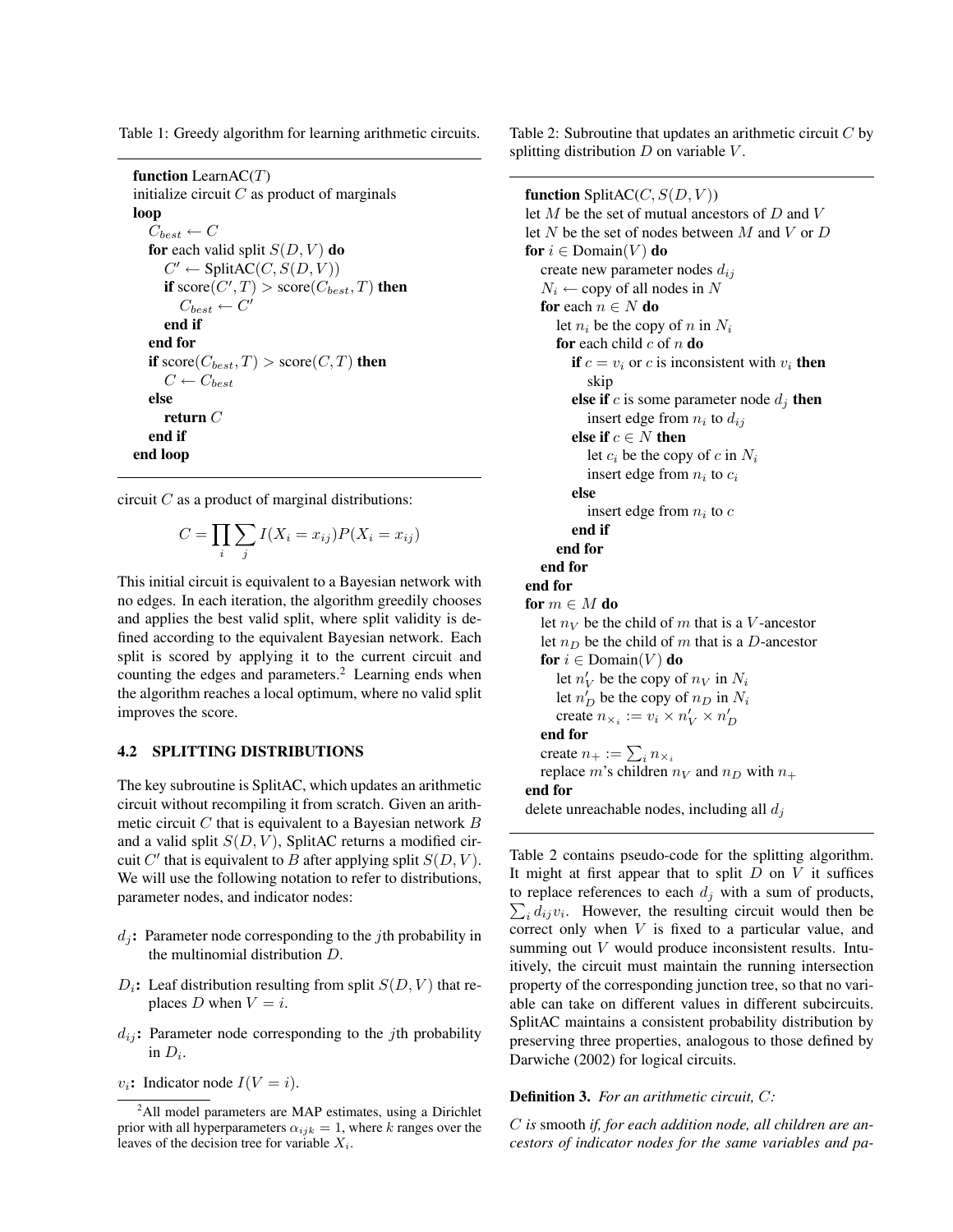*rameter nodes from distributions of the same variables.*

C *is* decomposable *if, for each multiplication node, no two children are ancestors of indicator nodes for the same variable or parameter nodes from distributions of the same variable.*

C *is* deterministic *if, for each addition node, there is a variable* V *such that each child is the ancestor of some non-empty set of indicator nodes for* V *, and their sets are disjoint.*

The network polynomial for a Bayesian network contains one term for each configuration of its variables; each term includes exactly one indicator variable and one conditional probability parameter per variable. Intuitively, if  $C$  is not smooth, then some terms in the polynomial it computes may not have an indicator variable and a conditional probability parameter for every variable. If  $C$  is not decomposable, then some terms in the polynomial may have more than one indicator variable or conditional probability parameter for some variable. If  $C$  is not deterministic, then there may be multiple terms for the same set of indicator variables.

Definition 4. *We define three special types of node in the circuit as follows:*

*A* D-ancestor *is any leaf*  $d_i$  *corresponding to a parameter of* D*, or any parent of a* D*-ancestor.*

*A* V -ancestor *is any leaf* v<sup>i</sup> *corresponding to an indicator of* V *, or any parent of a* V *-ancestor.*

*A* mutual ancestor (MA) of D and V *is a node that is both a* D*-ancestor and a* V *-ancestor, and has no child that is both a* D*-ancestor and a* V *-ancestor.*

Note that every MA must be a multiplication node, or the circuit would not be smooth. Furthermore, from decomposability, each MA must have exactly one D-ancestor child,  $n_D$ , and one V-ancestor child,  $n_V$ . Naively replacing  $d_j$ with  $\sum_i d_{ij}v_i$  would cause both  $n_V$  and  $n_D$  to be ancestors of  $v_i$ , violating decomposability.

To avoid this, SplitAC duplicates the subcircuits between the MAs and the parameter nodes  $d_i$ , and between the MAs and the indicator nodes  $v_i$ , "conditioning" each copy on a different value of V. Each  $n<sub>V</sub>$  and  $n<sub>D</sub>$  are replaced by a new addition node,  $n_{+}$ , that sums over products of  $v_i$  and copies of  $n_V$  and  $n_D$  conditioned on  $v_i$ . This duplication of subcircuits is the reason different splits can have widely different edge costs. We now describe the details of which nodes are duplicated and how they are connected.

Let  $N$  be the set of all  $D$ -ancestors and  $V$ -ancestors that are also descendants of a mutual ancestor. These are all the nodes "in between"  $D$  and  $V$  that must agree on the value of  $V$ . For each value  $i$  in the domain of  $V$ , SplitAC creates a copy  $N_i$  of the nodes in N.

Let  $n_i \in N_i$  be the copy of node  $n \in N$ . SplitAC inserts edges from  $n_i$  to its children as follows. If n has a child  $c \in N$ , then it inserts an edge from  $n_i$  to the corresponding copy  $c_i$ . If *n* has a child  $c \notin N$ , then it inserts an edge from  $n_i$  to c. This minimizes node duplication by linking to existing nodes or copies whenever possible.

A few additional changes are required for  $N_i$  to properly depend on  $v_i$ . If  $n_i \in N_i$  has some parameter node  $d_j$ as a child, SplitAC replaces it with  $d_{ij}$ . This is how the new leaf distributions, conditioned on  $V$ , are integrated into the circuit. Secondly, if  $n_i$  has  $v_i$  as a child, it should be omitted: every node in  $N_i$  will depend on  $v_i$ , so this is redundant. Finally, if  $n_i$  has a child that is an ancestor of some  $v_j$  but not of  $v_i$ , then that child is inconsistent with conditioning on  $v_i$  and must be removed.

Finally, SplitAC connects each mutual ancestor,  $m$ , to a sum over these copies. SplitAC removes the D-ancestor,  $n_D$ , and the V-ancestor,  $n_V$ , as children of m and replaces them with an addition node with one child for each value of V. The *i*th child of the addition node is a product of  $v_i$ , the copy of  $n_D$  from  $N_i$ , and the copy of  $n_V$  from  $N_i$ . (If  $m$  was an ancestor of only certain values of  $V$ , the addition node sums only over those values.)

Intuitively, the resulting circuit represents the correct probability distribution because  $D$  has been replaced with the split distributions  $D_i$ , each conditioned on  $v_i$ , and because the circuit satisfies the running intersection property, since all nodes between  $V$  and  $D$  now depend on  $V$ .

Theorem 1. *After each iteration of LearnAC,* C *computes the network polynomial of a Bayesian network constructed by starting with an empty network and applying the same splits that were applied to* C *up to that iteration.*

A proof sketch is in the appendix; a complete proof can be found in (Lowd & Domingos, 2008).

#### 4.3 OPTIMIZATIONS

We now discuss optimizations necessary to make this algorithm practical for real-world datasets with many variables.

Consider once again the high-level overview in Table 1. Scoring every possible circuit in every iteration would be very expensive. Choosing the split that leads to the best scoring circuit is equivalent to choosing the split that leads to the greatest increase in score, so we can store changes in score instead. The improvement in log-likelihood is not affected by other splits, and so this only needs to be computed once for each potential split. Unfortunately, the number of edges that a split adds to the circuit can increase or decrease due to other splits. For convenience, we will refer to the number of edges added by the application of a split as its *edge cost*.

As a simple example, consider a chain-structured junction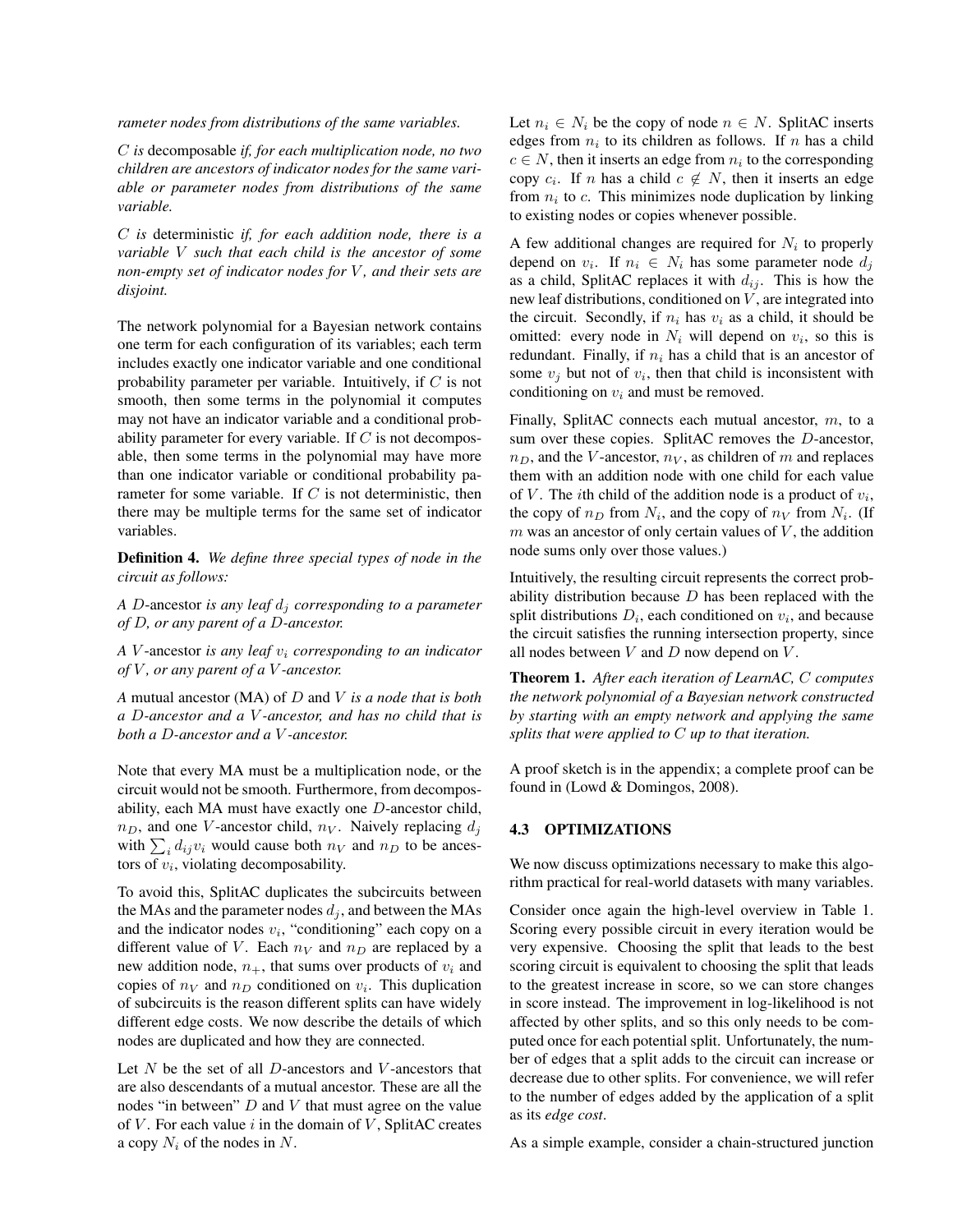tree of 5 variables: AB-BC-CD-DE-EF. If we add an arc from A to F, then A is added to every other cluster: AB-ABC-ACD-ADE-AEF. However, this also reduces the cost of adding an arc from A to E, since the two variables now appear together in a cluster. As a second example, suppose that we instead added an arc from B to F: AB-BC-BCD-BDE-BEF. Now the cost of adding an arc from A to F is greatly increased, since adding a variable to a larger cluster costs more edges than adding a variable to a smaller cluster.

Evaluating the edge cost of every potential split in every iteration is expensive. The number of potential splits is linear in the number of splits that have been performed so far, leading to a time complexity that is at least quadratic in the total number of splits. Further, computing the edge cost for a single candidate may be linear in the size of the current circuit. With a non-zero edge cost, circuit size tends to be linear in the number of iterations, leading to an  $O(n^3)$  algorithm. While this is still polynomial, it makes learning models with thousands of splits intractable in practice.

Fortunately, most splits only change a fraction of edge costs. Determining exactly which costs need to be updated is difficult, but we can rule out many splits whose costs do not need to be updated using the following conservative rule. Applying one split may change the edge cost of another split  $S(D, V)$  if the applied split changes a node that is an ancestor of  $D$  and not  $V$ , or of  $V$  and not  $D$ . This covers all nodes that lie between  $D$  or  $V$  and their mutual ancestors, and thus all nodes that are copied by the splitting procedure. An applied split changes a node when it copies that node or reduces the number of children it has. In practice, this single heuristic lets us avoid recomputing over 95% of the edge costs.

As an alternative to this optimization, we have found a heuristic that leads to even larger speed-ups, but at the cost of no longer being perfectly greedy. We noticed that when edge costs changed, they rarely decreased. If a split's last computed edge cost was always a valid lower bound on the true value, then we could ignore any split whose total estimated score was worse than the best split found so far in this iteration. This assumption is often not valid in practice, but it lets us learn models that are nearly as effective in an order of magnitude less time.

Two other optimizations combine well with either of the above to offer further gains. First, we can reduce the number of computations by placing potential splits in order of decreasing likelihood gain, so that we consider the splits with the highest possible scores first. Since the likelihood gain is an upper bound on the score gain, once the score of the best split found so far is greater than the next likelihood gain, this split is guaranteed to be the highest-scoring one overall.

Second, we can exit the edge calculation procedure once we know that the edge cost is sufficient to make the overall

Table 3: Summary of experimental datasets.

| Domain       | Vars. | Train Exs. | Test Exs. | Density |
|--------------|-------|------------|-----------|---------|
| KDD Cup      | 65    | 199.999    | 34,955    | 0.0079  |
| <b>MSWeb</b> | 294   | 32.711     | 5.000     | 0.0102  |
| EachMovie    | 500   | 6.117      | 591       | 0.0581  |

score negative. It is also possible to exit once we know that the score of the current split will be worse than the best split so far, but this interferes with the other optimizations. If we only compute an upper bound on the score, we will often have to recompute the edge cost when the next iteration requires a slightly lower upper bound.

### 5 EXPERIMENTS

### 5.1 DATASETS

We evaluated our methods on three widely used realworld datasets. The KDD Cup 2000 clickstream prediction dataset (Kohavi et al., 2000) consists of web session data taken from an online retailer. Using the subset of Hulten and Domingos (2002), each example consists of 65 Boolean variables, corresponding to whether or not a particular session visited a web page matching a certain category. Anonymous MSWeb is visit data for 294 areas (Vroots) of the Microsoft web site, collected during one week in February 1998. It can be found in the UCI machine learning repository (Blake & Merz, 2000). Each-Movie<sup>3</sup> is a collaborative filtering dataset in which users rate movies they have seen. We took a 10% sample of the original dataset, focused on the 500 most-rated movies, and reduced each variable to "rated" or "not rated". For KDD Cup and MSWeb, we used the training and test partitions provided with the datasets. For EachMovie, we randomly selected 10% of the data for the test set and used the remainder for training.

Basic statistics for each dataset are shown in Table 3. Density refers to the fraction of non-zero entries across all examples and all variables.

#### 5.2 LEARNING

For each dataset, we randomly split the training data into tuning and validation sets, corresponding to 90% and 10% of the training data, respectively. All parameters were tuned by training models on the tuning data and selecting the parameter sets that led to the highest log likelihood of the validation set. Finally, models were retrained using the full training set. All experiments were run on CPUs with 4 GB of RAM running at 2.8 GHz.

<sup>&</sup>lt;sup>3</sup>Provided by Compaq at http://research.compaq.com/SRC/eachmovie/; no longer available for download, as of October 2004.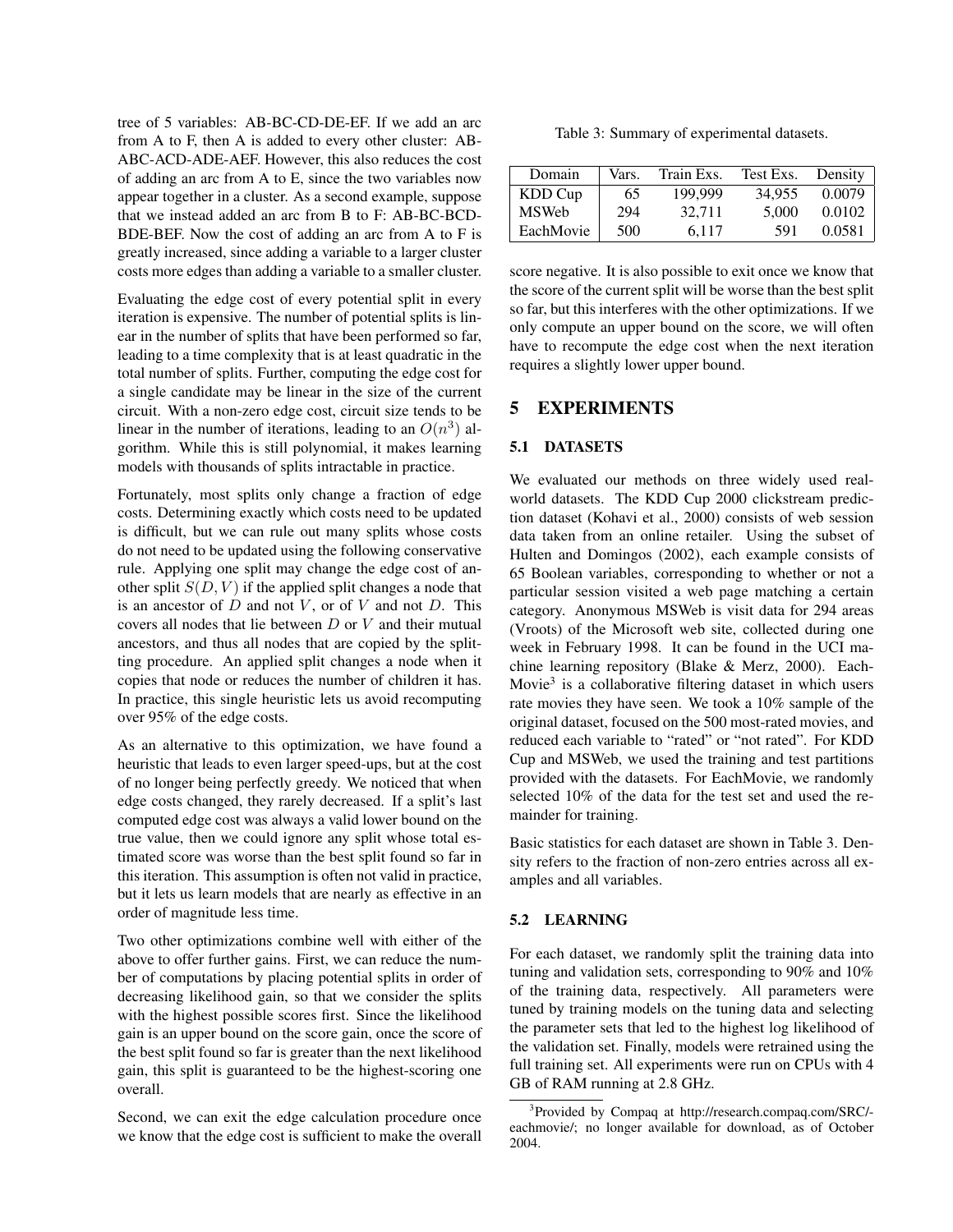We used two versions of the algorithm for learning arithmetic circuits from Section 4: AC-Greedy, which guarantees that we pick the best split in each iteration, and AC-Quick, which uses a heuristic to avoid recomputing edge costs but may sometimes choose worse splits. We varied the per-edge cost  $k_e$  from 1.0 to 0.01. Not surprisingly, our models were most accurate on the validation set with low per-edge costs (0.01 or 0.02). We also tuned the perparameter cost  $k_p$ . For KDD Cup, the best cost was 0.0; for MSWeb and EachMovie, the best costs were 1.0 for greedy ACs and 0.5 for quick ACs.

We used the WinMine Toolkit (Chickering, 2002) as a baseline. WinMine implements the algorithm for learning Bayesian networks with local structure described in Section 2 (Chickering et al., 1997), and has a number of other state-of-the-art features. We tuned WinMine's multiplicative per-parameter penalty  $\kappa$ ; the best values were: 1 (no penalty) for KDD Cup, 0.1 for MSWeb, and 0.01 for Each-Movie. We looked into using thin junction trees as a second baseline, but they do not scale to datasets of these dimensions.

A summary of the learned models appears in Table 4. For each dataset, we report the log-likelihood per example on the test data, the number of edges in the arithmetic circuit, the number of leaves across all decision trees, the average and maximum number of parents across all variables, the treewidth (estimated using a min-fill heuristic), the number of edges generated by compiling the Bayesian network using  $c2d<sup>4</sup>$ , and the training time. On each model for which c2d ran out of memory, we obtained a lower bound by compiling a model with fewer splits, obtained by halting the learning process early. We varied the number of splits until we found the most complex sub-model that could still be compiled, within 10 splits. For WinMine, the chosen sub-models had less than one quarter of the original splits.

The test-set log-likelihoods of the AC learners and Win-Mine are very similar, with WinMine having a slight edge. This is not surprising, given that WinMine is free to choose expensive splits. Perhaps more remarkable is that this freedom translates to very little improvement in likelihood. The difference in accuracy between quick and greedy ACs is negligible except in the case of EachMovie, where the greedy AC is actually less accurate because it did not converge in the allowed time (72h).

Not surprisingly, WinMine is much faster than the AC learners. It is worth noting that the cost of learning is only incurred once, while the cost of inference is incurred many times. Also, the AC learner directly outputs an arithmetic circuit, while WinMine's Bayesian network would still have to be compiled into one, which can be very time-

Table 4: Summary of Learned Models

| KDD Cup      | AC-Greedy       | AC-Quick | WinMine |
|--------------|-----------------|----------|---------|
| Log-likelih. | $-2.16$         | $-2.16$  | $-2.16$ |
| Edges        | 382K            | 365K     |         |
| Leaves       | 4574            | 4463     | 2267    |
| Avg. parents | 13.2            | 13.0     | 16.3    |
| Max. parents | 37              | 36       | 35      |
| Treewidth    | 38              | 38       | 53      |
| c2d edges    | >18.2M          | 3664k    | >39.5M  |
| Time         | 50 <sub>h</sub> | 3h       | 3m      |
|              |                 |          |         |
| <b>MSWeb</b> | AC-Greedy       | AC-Quick | WinMine |
| Log-likelih. | $-9.85$         | $-9.85$  | $-9.69$ |
| Edges        | 204K            | 256K     |         |
| Leaves       | 1353            | 1870     | 1710    |
| Avg. parents | 2.5             | 3.1      | 5.2     |
| Max. parents | 114             | 127      | 94      |
| Treewidth    | 114             | 127      | 118     |
| c2d edges    | >23.5M          | >44.6M   | >63.5M  |
| Time         | 8h              | 3h       | 2m      |
|              |                 |          |         |
| EachMovie    | AC-Greedy       | AC-Quick | WinMine |
| Log-likelih. | $-55.7$         | $-54.9$  | $-53.7$ |
| Edges        | 155K            | 372K     |         |
| Leaves       | 4070            | 6521     | 4830    |
| Avg. parents | 5.0             | 6.5      | 8.0     |
| Max. parents | 13              | 17       | 27      |
| Treewidth    | 35              | 54       | 281     |
| c2d edges    | 207k            | 855k     | >27.3M  |
| Time         | $>72h^5$        | 22h      | 3m      |

consuming. Finally, the quick heuristic offers up to an order-of-magnitude speedup with similar accuracy; additional heuristics might offer additional improvements.

#### 5.3 INFERENCE

For each dataset, we used the test data to generate queries with varied numbers of randomly selected query and evidence variables. Each query asked the probability of the configuration of the query variables in the test example conditioned on the configuration of the evidence variables in the same test example.

We estimate inference accuracy as the mean log probability of the test examples's configuration across all test examples. This is an approximation (up to an additive constant) of the Kullback-Leibler divergence between the inferred distribution and the true one, estimated using the test samples. For KDD Cup and MSWeb, we generated queries from 1000 test examples; for EachMovie, we gen-

<sup>4</sup>Available at http://reasoning.cs.ucla.edu/c2d/. We also tried using the ACE package, but it does not support decision tree CPDs and, for our models, tabular CPDs would be prohibitively large.

 ${}^{5}$ AC-Greedy did not finish running in the maximum allowed time of 72h. As a result, it has fewer edges and lower loglikelihood than AC-Quick.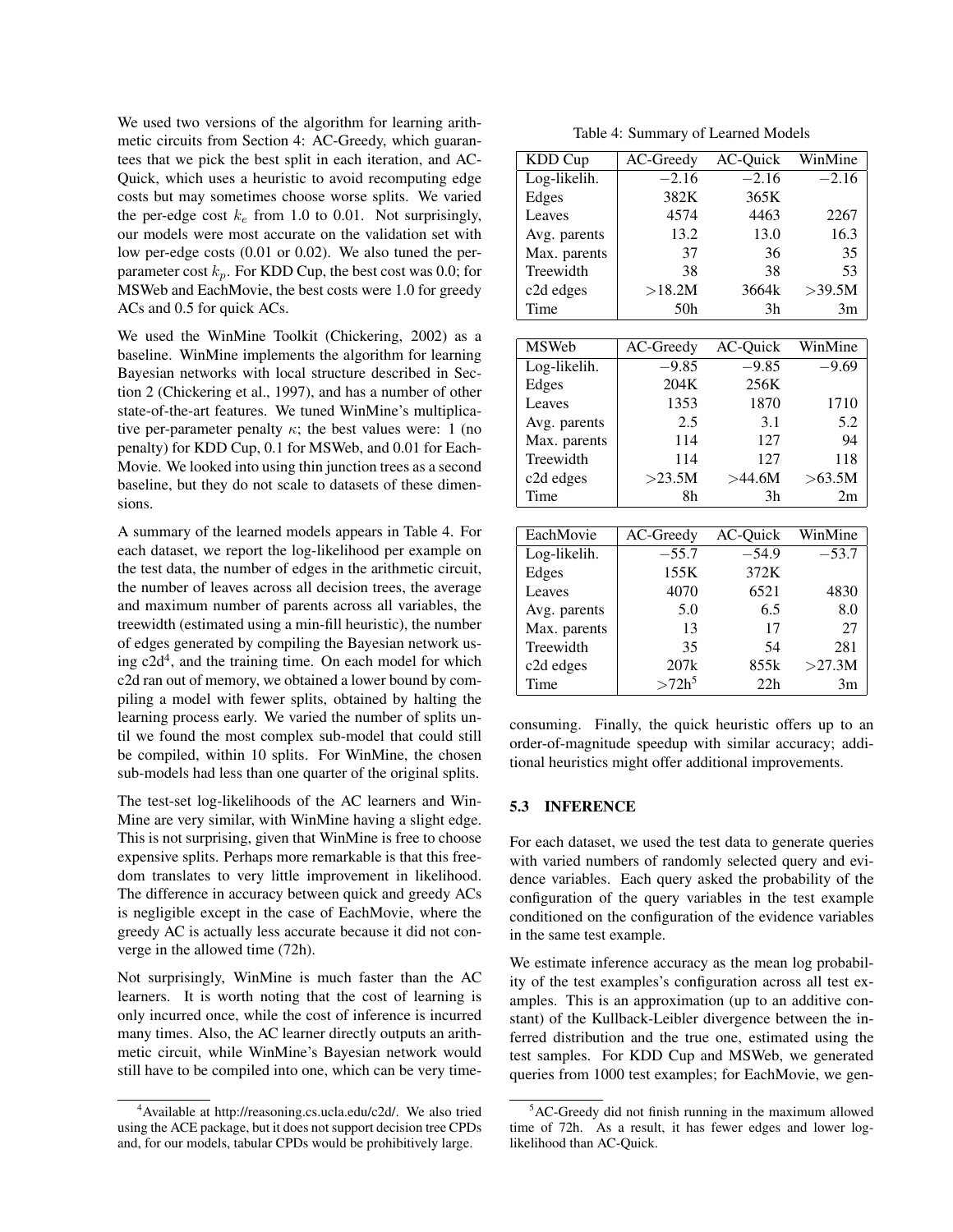| Algorithm      | KDD Cup           | <b>MSWeb</b> | EachMovie |
|----------------|-------------------|--------------|-----------|
| AC-Greedy      | 194ms             | 91ms         | 62ms      |
| AC-Quick       | 198 <sub>ms</sub> | 115ms        | 162ms     |
| Gibbs-Fast     | 1.46s             | 1.89s        | 7.22s     |
| Gibbs-Medium   | 11.3s             | 15.6s        | 42.5s     |
| Gibbs-Slow     | 106s              | 154s         | 452s      |
| Gibbs-VerySlow | 1124s             | 1556s        | 3912s     |

Table 5: Average inference time per query.

erated queries from all 593 test examples.

For the arithmetic circuits, we used exact inference. For the Bayesian networks learned using WinMine, we used Gibbs sampling. We initialized the sampler to a random state, ran it for a burn-in period, and then collected samples to estimate the probability of the queried marginal or conditional event. All estimates were smoothed by uniformly distributing a count of 1 across all states of the query variables. Since convergence is difficult to diagnose and may take prohibitively long, we ran Gibbs sampling in four scenarios: fast (one chain, 100 burn-in iterations, 1000 sampling iterations); medium (ten chains, 100 burn-in iterations, 1000 sampling iterations); slow (ten chains, 1000 burn-in iterations, 10,000 sampling iterations); and very slow (ten chains, 10,000 burn-in iterations, 100,000 sampling iterations).

Figure 1 shows the relative accuracy of the different methods on each dataset. Per-variable query log-likelihood is on the  $y$  axis. In the graphs on the left, each query included 30% of the variables in the domain, conditioned on 0% to 50% of the domain variables as evidence. In the graphs on the right, the number of query variables varies from 10% to 50%, conditioned on 30% of the variables in the domain as evidence. Inference times (averaged over all queries) are listed in Table 5. Note that AC inference times are in milliseconds, while Gibbs inference times are in seconds.

The ACs were roughly one order of magnitude faster than the fastest runs of Gibbs sampling, and four orders of magnitude faster than the slowest. Except when the number of query variables is very small, the ACs also easily dominate even the slowest runs of Gibbs sampling on accuracy. Because of the approximate inference, the slightly higher test-set log-likelihood of WinMine's models does not translate into higher accuracy in answering queries. Presumably, given enough time Gibbs sampling will eventually catch up with the ACs in accuracy, but by then it will be many orders of magnitude slower. Further, Gibbs sampling (like other approximate inference methods) requires tuning for best results, and we can never be sure that it has converged. In contrast, the AC inference is reliable, the time it takes is predetermined, and the time is short enough for online or interactive use.

# 6 CONCLUSION

In the past, work on learning and inference in graphical models has been largely separate. This has had the somewhat paradoxical result that much effort is often expended to learn accurate models, only to result in less accurate predictions when approximate inference becomes necessary. Our work seeks to ameliorate this by more closely integrating learning and inference. In particular, we presented an algorithm for learning arithmetic circuits by maximizing likelihood with a penalty on circuit size. This ensures efficient inference while still providing great modeling flexibility. In experiments on real-world domains, our algorithm outperformed standard Bayesian network learning on both accuracy of query answers and speed of inference.

Directions for future work include: investigating other algorithms for learning arithmetic circuits; extending our approach to handle learning with missing data and hidden variables; applying it to Markov networks, continuous domains, and relational representations; etc.

#### Acknowledgements

The authors wish to thank Mark Chavira, Adnan Darwiche, and Knot Pipatsrisawat for help applying c2d to our Bayesian networks. This research was partly funded by a Microsoft Research fellowship awarded to the first author, DARPA contracts NBCH-D030010/02- 000225, FA8750-07-D-0185, and HR0011-07-C-0060, DARPA grant FA8750-05-2-0283, NSF grant IIS-0534881, and ONR grant N-00014-05-1-0313. The views and conclusions contained in this document are those of the authors and should not be interpreted as necessarily representing the official policies, either expressed or implied, of DARPA, NSF, ONR, or the United States Government.

### References

- Arnborg, S., Corneil, D. W., & Proskurowski, A. (1987). Complexity of finding embeddings in a k-tree. *SIAM J. Algebraic & Discrete Methods*, *8*, 277–284.
- Blake, C., & Merz, C. J. (2000). *UCI repository of machine learning databases*. Dept. ICS, UC Irvine, CA. http:// www.ics.uci.edu/∼mlearn/MLRepository.html.
- Boutilier, C., Friedman, N., Goldszmidt, M., & Koller, D. (1996). Context-specific independence in Bayesian networks. *Proc. UAI-96* (pp. 115–123).
- Chechetka, A., & Guestrin, C. (2008). Efficient principled learning of thin junction trees. In *NIPS 20*.
- Chickering, D., Heckerman, D., & Meek, C. (1997). A Bayesian approach to learning Bayesian networks with local structure. *Proc. UAI-97* (pp. 80–89).
- Chickering, D. M. (2002). *The WinMine toolkit* (Tech. Rept. MSR-TR-2002-103). Microsoft, Redmond, WA.
- Darwiche, A. (2002). A logical approach to factoring belief networks. *Proc. KR-02* (pp. 409–420).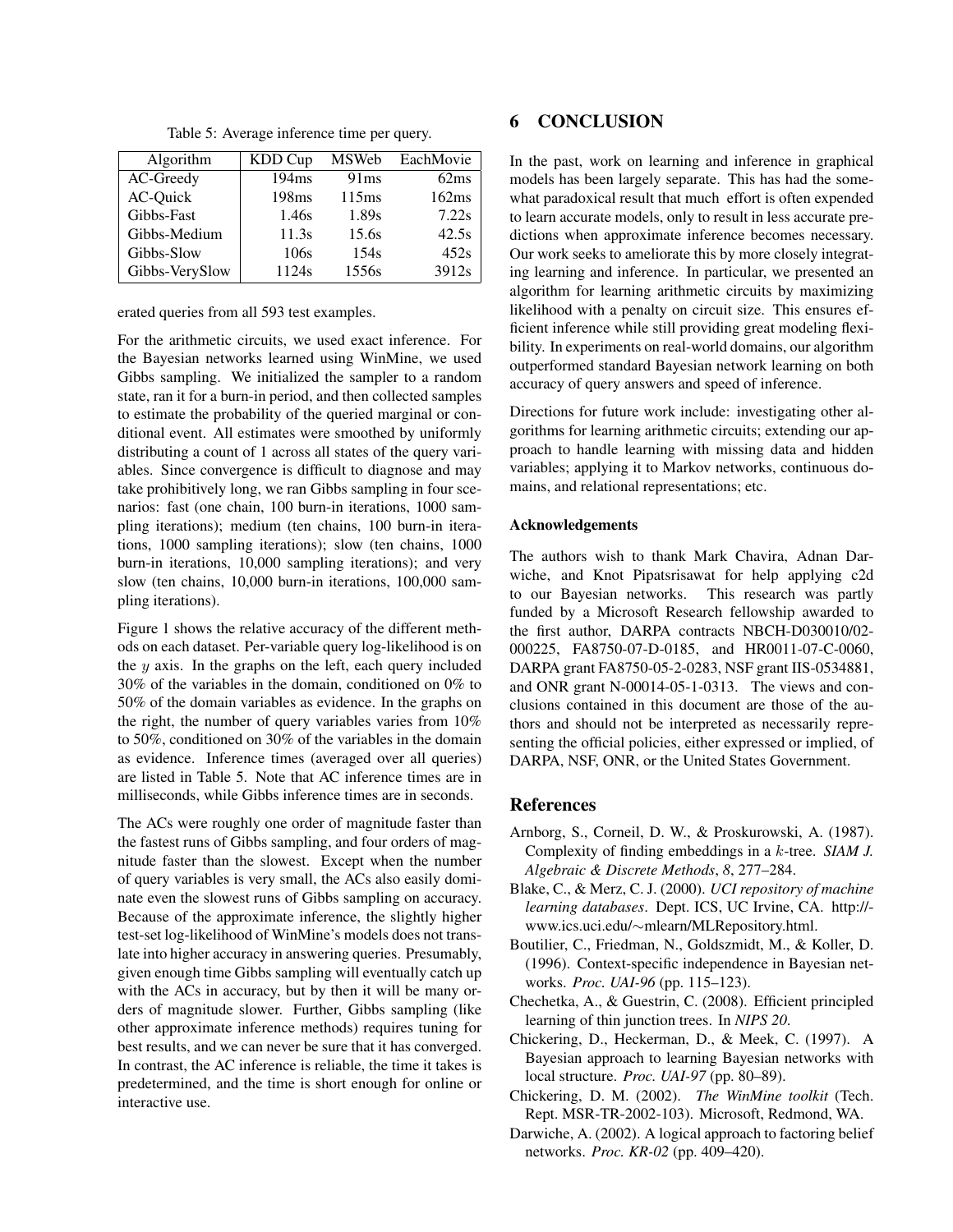

-0.03 Q refers to AC-Quick. Gibbs-F, Gibbs-M, Gibbs-S and Gibbs-V refer to the fast, medium, slow, and very slow Gibbs Figure 1: Conditional log probability per query variable, per query. In the legend, AC-G refers to AC-Greedy and ACsampling scenarios, respectively.